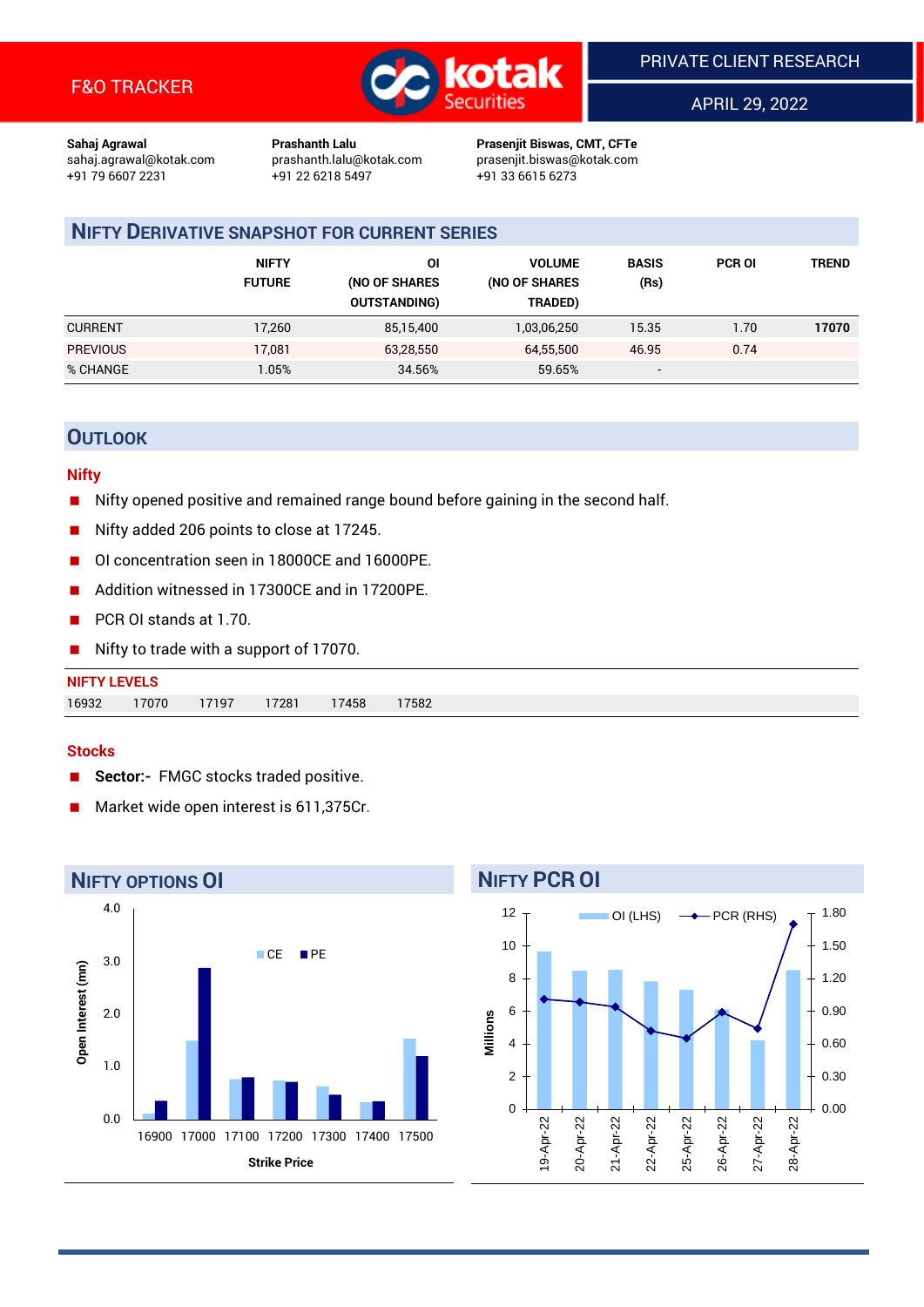# **FUTURE STATISTICS**

#### **OI INCREASE**

| <b>SYMBOL</b>     | ΟI    | ΟI           | <b>PRICE CHG</b> |
|-------------------|-------|--------------|------------------|
|                   | (%)   | (SHARES)     | (%)              |
| COROMANDEL        | 75.8% | 14,72,500    | 6.1%             |
| <b>MCX</b>        | 74.2% | 21,00,000    | 2.7%             |
| <b>GMRINFRA</b>   | 59.0% | 9,82,80,000  | 0.4%             |
| <b>PFC</b>        | 57.6% | 4,05,91,400  | 0.1%             |
| <b>LAURUSLABS</b> | 56.7% | 81,93,600    | $-1.3%$          |
| <b>HINDCOPPER</b> | 47.9% | 1,61,76,600  | $-0.1%$          |
| <b>DELTACORP</b>  | 44.8% | 1,37,03,400  | $-0.2%$          |
| <b>IEX</b>        | 40.4% | 4,79,81,250  | $-1.9%$          |
| <b>IDFC</b>       | 38.5% | 10,87,40,000 | 0.1%             |
| <b>HDFC</b>       | 36.2% | 2,04,62,700  | 0.2%             |

| <b>OI DECREASE</b> |     |          |                  |
|--------------------|-----|----------|------------------|
| <b>SYMBOL</b>      | ΟI  | ΩI       | <b>PRICE CHG</b> |
|                    | (%) | (SHARES) | (%)              |
| <b>NIL</b>         |     |          |                  |

# **CASH STATISTICS**

| <b>TOP VOLUMES</b> |                      |            |              |  |  |  |  |  |
|--------------------|----------------------|------------|--------------|--|--|--|--|--|
| <b>SYMBOL</b>      | <b>TRADED SHARES</b> | VALUE      | <b>CLOSE</b> |  |  |  |  |  |
|                    | (QTY)                | (IN LAKHS) |              |  |  |  |  |  |
| <b>RELIANCE</b>    | 1,18,20,892          | 3,33,811   | 2,820        |  |  |  |  |  |
| <b>ADANIPOWER</b>  | 4,84,65,993          | 1,44,386   | 284          |  |  |  |  |  |
| <b>HDFCBANK</b>    | 1,03,86,861          | 1,42,207   | 1,371        |  |  |  |  |  |
| <b>ICICIBANK</b>   | 1,86,49,559          | 1,38,719   | 747          |  |  |  |  |  |
| <b>HINDUNILVR</b>  | 58,65,359            | 1,30,231   | 2,242        |  |  |  |  |  |
| <b>HINDALCO</b>    | 2,50,42,778          | 1,21,197   | 489          |  |  |  |  |  |
| <b>AXISBANK</b>    | 1,10,37,317          | 85,492     | 780          |  |  |  |  |  |
| <b>HDFC</b>        | 34.24.941            | 76,181     | 2.224        |  |  |  |  |  |
| <b>ITC</b>         | 2.79.24.384          | 72.825     | 261          |  |  |  |  |  |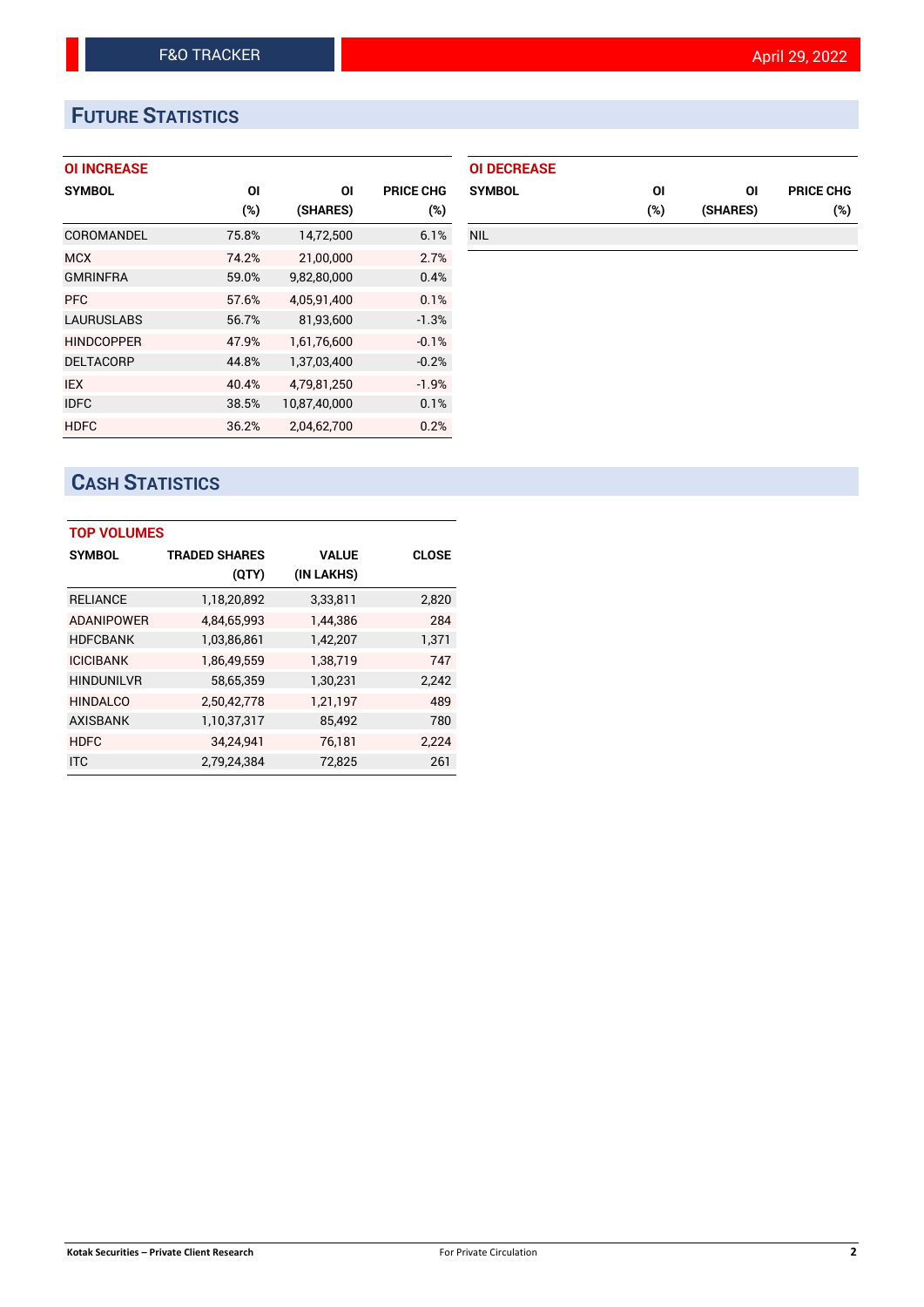# **OPTION STATISTICS**

### **SIGNIFICANT CALL OPEN INTEREST**

| <b>SYMBOL</b>    | <b>STRK</b>  | OPTION    | <b>CLOSE</b> | <b>FUT</b>   | ΟI        |
|------------------|--------------|-----------|--------------|--------------|-----------|
|                  | <b>PRICE</b> | TYPE      | (RS)         | <b>CLOSE</b> | (SHARES)  |
| <b>POWERGRID</b> | 240          | <b>CE</b> | 4.9          | 236          | 56,84,978 |
| <b>HINDALCO</b>  | 500          | CF        | 18.2         | 489          | 45,46,175 |
| COALINDIA        | 200          | <b>CE</b> | 5.6          | 191          | 47,67,000 |
| <b>NTPC</b>      | 160          | CF        | 5.9          | 160          | 69,02,700 |
| <b>ITC</b>       | 300          | <b>CE</b> | 1.3          | 261          | 89,15,200 |
| <b>MARUTI</b>    | 8.000        | CE        | 286.6        | 7.915        | 2,61,000  |
| <b>NTPC</b>      | 165          | <b>CE</b> | 3.8          | 160          | 57,22,800 |
| <b>HDFCBANK</b>  | 1.500        | <b>CE</b> | 8.8          | 1.362        | 66,08,800 |
| <b>ITC</b>       | 270          | <b>CE</b> | 4.5          | 261          | 71,32,800 |
| <b>HDFCBANK</b>  | 1.400        | <b>CE</b> | 29.9         | 1.362        | 64,30,050 |

#### **SIGNIFICANT PUT OPEN INTEREST**

| <b>SYMBOL</b>     | <b>STRK</b><br><b>PRICE</b> | <b>OPTION</b><br><b>TYPE</b> | <b>CLOSE</b><br>(RS) | <b>FUT</b><br><b>CLOSE</b> | ΟI<br>(SHARES) |
|-------------------|-----------------------------|------------------------------|----------------------|----------------------------|----------------|
| <b>SBIN</b>       | 500                         | PF                           | 15.1                 | 507                        | 27,90,000      |
| <b>TATAMOTORS</b> | 400                         | PF                           | 6.3                  | 437                        | 40,49,850      |
| <b>ITC</b>        | 260                         | <b>PE</b>                    | 7.0                  | 261                        | 36,44,800      |
| <b>TCS</b>        | 3.600                       | <b>PE</b>                    | 90.8                 | 3,579                      | 3,22,200       |
| <b>HDFC</b>       | 2.200                       | <b>PE</b>                    | 69.7                 | 2.222                      | 5,70,900       |
| <b>ITC</b>        | 250                         | PF                           | 3.2                  | 261                        | 32,06,400      |
| <b>TCS</b>        | 3,500                       | <b>PE</b>                    | 49.1                 | 3,579                      | 2,88,150       |
| BAJAJ-AUTO        | 3,800                       | PE                           | 115.5                | 3,812                      | 68,750         |
| <b>WIPRO</b>      | 500                         | PE                           | 12.3                 | 524                        | 10,18,400      |
| <b>RELIANCE</b>   | 2,600                       | PE                           | 24.2                 | 2,825                      | 9,94,750       |

| SIGNIFICANT CALL OPEN INTEREST ADDITION |              |               |             |        | SIGNIFICANT PUT OPEN INTEREST ADDITION |                   |              |               |             |        |              |
|-----------------------------------------|--------------|---------------|-------------|--------|----------------------------------------|-------------------|--------------|---------------|-------------|--------|--------------|
| <b>SYMBOL</b>                           | <b>STRK</b>  | <b>OPTION</b> | <b>OPEN</b> | OI CHG | <b>CLOSE</b>                           | <b>SYMBOL</b>     | <b>STRK</b>  | <b>OPTION</b> | <b>OPEN</b> | OI CHG | <b>CLOSE</b> |
|                                         | <b>PRICE</b> | <b>TYPE</b>   | <b>INT</b>  | (%)    | (Rs)                                   |                   | <b>PRICE</b> | <b>TYPE</b>   | <b>INT</b>  | $(\%)$ | (Rs)         |
| <b>IEX</b>                              | 215          | <b>CE</b>     | 7,05,000    | 9300%  | 11.9                                   | <b>IEX</b>        | 170          | PE            | 2,32,500    | 6100%  | 1.1          |
| <b>HINDUNILVR</b>                       | 2,280        | <b>CE</b>     | 2.10.600    | 2708%  | 40.2                                   | <b>RELIANCE</b>   | 2,840        | <b>PE</b>     | 1.29.750    | 1574%  | 102.5        |
| <b>VEDL</b>                             | 415          | <b>CE</b>     | 2,10,800    | 1600%  | 16.5                                   | <b>BPCL</b>       | 450          | <b>PE</b>     | 4,53,600    | 1226%  | 80.0         |
| <b>POWERGRID</b>                        | 242          | <b>CE</b>     | 2.13.320    | 900%   | 4.1                                    | <b>MANAPPURAM</b> | 90           | <b>PE</b>     | 1.32.000    | 780%   | 0.7          |
| <b>BANKBARODA</b>                       | 127          | <b>CE</b>     | 1,05,300    | 800%   | 1.8                                    | <b>NATIONALUM</b> | 97           | <b>PE</b>     | 1,27,500    | 650%   | 1.7          |
| <b>NATIONALUM</b>                       | 122          | <b>CE</b>     | 2.12.500    | 733%   | 1.5                                    | <b>ONGC</b>       | 140          | <b>PE</b>     | 3.46.500    | 650%   | 0.9          |
| <b>POWERGRID</b>                        | 270          | <b>CE</b>     | 2,18,653    | 720%   | 0.6                                    | M&MFIN            | 190          | <b>PE</b>     | 2,24,000    | 600%   | 13.2         |
| <b>IEX</b>                              | 210          | <b>CE</b>     | 3.03.750    | 710%   | 14.5                                   | <b>IDFCFIRSTB</b> | 46           | <b>PE</b>     | 3.99.600    | 500%   | 6.3          |
| <b>MARICO</b>                           | 540          | <b>CE</b>     | 1,29,000    | 706%   | 22.3                                   | <b>HDFCLIFE</b>   | 560          | <b>PE</b>     | 1,68,300    | 488%   | 12.0         |
| <b>JUBLFOOD</b>                         | 530          | <b>CE</b>     | 1,39,375    | 619%   | 37.1                                   | <b>NATIONALUM</b> | 107          | <b>PE</b>     | 1.95.500    | 475%   | 5.0          |

|                   | <b>CALL OPTION VOLUMES</b> |               |                  |              |                   | <b>PUT OPTION VOLUMES</b> |               |                  |              |  |
|-------------------|----------------------------|---------------|------------------|--------------|-------------------|---------------------------|---------------|------------------|--------------|--|
| <b>SYMBOL</b>     | <b>STRK</b>                | <b>OPTION</b> | <b>CONTRACTS</b> | <b>CLOSE</b> | <b>SYMBOL</b>     | <b>STRK</b>               | <b>OPTION</b> | <b>CONTRACTS</b> | <b>CLOSE</b> |  |
|                   | <b>PRICE</b>               | <b>TYPE</b>   |                  | (Rs)         |                   | <b>PRICE</b>              | <b>TYPE</b>   |                  | (Rs)         |  |
| <b>RELIANCE</b>   | 2,800                      | <b>CE</b>     | 19,343           | 109.4        | <b>RELIANCE</b>   | 2,800                     | <b>PE</b>     | 9,942            | 83.6         |  |
| <b>RELIANCE</b>   | 2.900                      | <b>CE</b>     | 17.040           | 62.7         | <b>RELIANCE</b>   | 2.700                     | <b>PE</b>     | 6.188            | 46.0         |  |
| <b>RELIANCE</b>   | 3,000                      | <b>CE</b>     | 14,775           | 35.6         | <b>RELIANCE</b>   | 2,600                     | <b>PE</b>     | 5,247            | 24.2         |  |
| <b>INFY</b>       | 1.600                      | <b>CE</b>     | 11.886           | 41.0         | <b>BAJFINANCE</b> | 6,000                     | <b>PE</b>     | 4,332            | 52.0         |  |
| <b>BAJFINANCE</b> | 7,000                      | <b>CE</b>     | 11,161           | 163.5        | <b>BAJFINANCE</b> | 6,500                     | PE            | 4,260            | 153.2        |  |
| <b>HDFCBANK</b>   | 1.400                      | <b>CE</b>     | 10,078           | 29.9         | <b>HINDUNILVR</b> | 2.100                     | <b>PE</b>     | 4.160            | 16.6         |  |
| <b>RELIANCE</b>   | 2,840                      | <b>CE</b>     | 9,884            | 89.0         | <b>INFY</b>       | 1,500                     | <b>PE</b>     | 4,134            | 19.7         |  |
| <b>RELIANCE</b>   | 2.820                      | <b>CE</b>     | 9,738            | 98.7         | <b>HINDUNILVR</b> | 2.200                     | <b>PE</b>     | 4.048            | 38.1         |  |
| <b>HINDUNILVR</b> | 2,300                      | <b>CE</b>     | 9,572            | 33.0         | <b>BAJFINANCE</b> | 6,600                     | <b>PE</b>     | 3,336            | 191.5        |  |
| <b>HINDALCO</b>   | 500                        | <b>CE</b>     | 8,842            | 18.2         | <b>BAJFINANCE</b> | 6,700                     | <b>PE</b>     | 3,297            | 234.9        |  |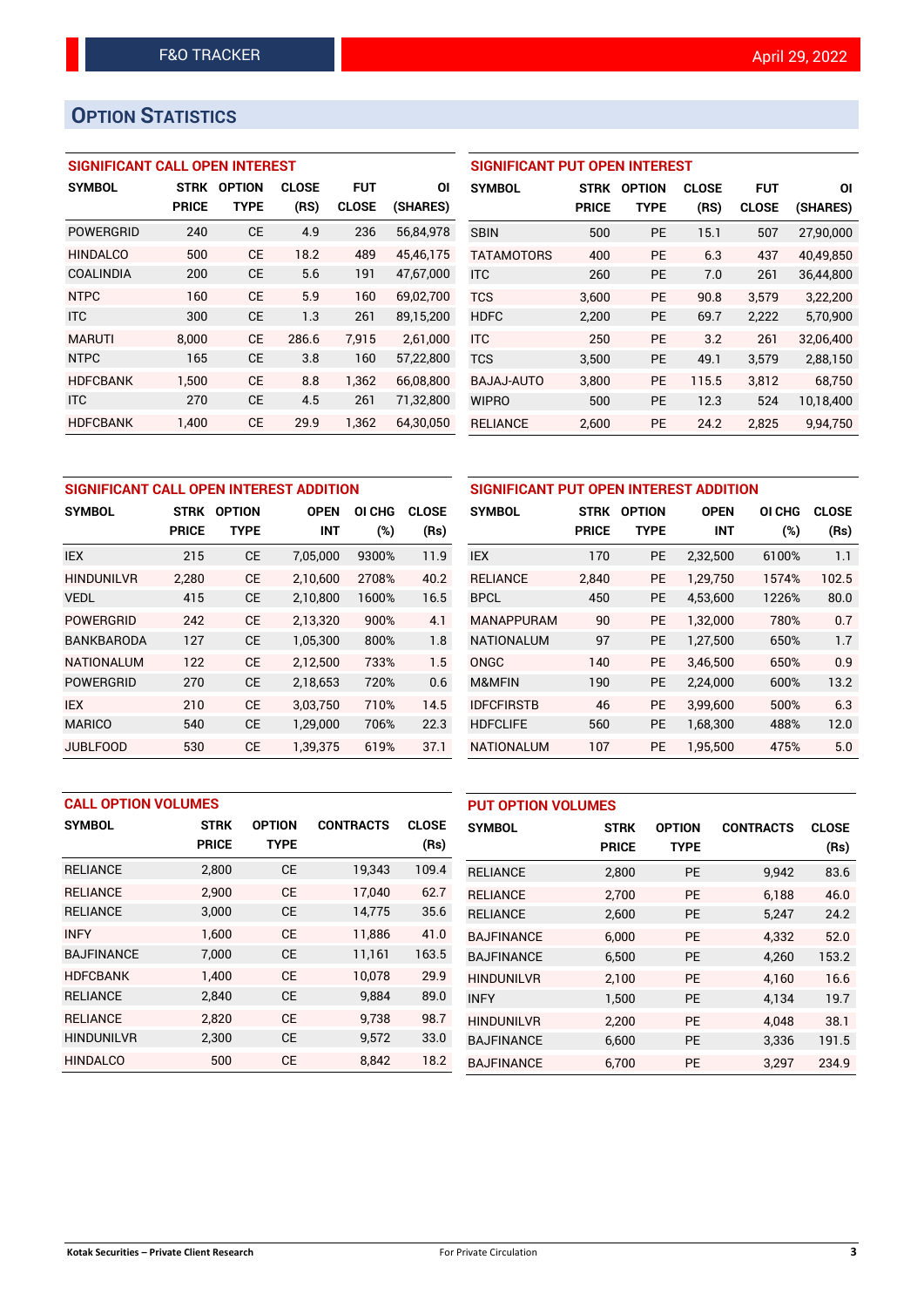#### **RATING SCALE (PRIVATE CLIENT GROUP)**

- **BUY**  Stock/Index looks strong from the expiry/near term perspective and is expected to gain on the basis of technical and/or derivative parameters. Time frame is minimum of current expiry and in certain cases extend to the next series depending on the stock behaviour. Strict stop loss needs to be adhered to for every buy/long recommendation given.
- **SELL** Stock/Index looks weak from the expiry/near term perspective and is expected to gain on the basis of technical and/or derivative parameters. Time frame is minimum of current expiry and in certain cases extend to the next series depending on the stock behaviour. Strict stop loss needs to be adhered to for every sell/short recommendation given.

#### **FUNDAMENTAL RESEARCH TEAM (PRIVATE CLIENT GROUP)**

**Shrikant Chouhan Arun Agarwal Amit Agarwal, CFA Hemali Dhame** +91 22 6218 5408 +91 22 6218 6443 +91 22 6218 6439 +91 22 6218 6433

jatin.damania@kotak.com +91 22 6218 6440 +91 22 6218 6432 +91 80801 97299 +91 22 6218 6427

**Sumit Pokharna** Pankaj Kumar<br>Oil and Gas, Information Tech Construction, sumit.pokharna@kotak.com pankajr.kumar@kotak.com +91 22 6218 6438 +91 22 6218 6434

**Jatin Damania Purvi Shah Rini Mehta K. Kathirvelu**

Construction, Capital Goods & Midcaps

Transportation, Paints, FMCG Banking & Finance shrikant.chouhan@kotak.com arun.agarwal@kotak.com agarwal.amit@kotak.com Hemali.Dhame@kotak.com

Metals & Mining, Midcap Pharmaceuticals Research Associate Support Executive<br>
jatin.damania@kotak.com purvi.shah@kotak.com rini.mehta@kotak.com k.kathirvelu@kotak.com

#### **TECHNICAL RESEARCH TEAM (PRIVATE CLIENT GROUP)**

[shrikant.chouhan@kotak.com](mailto:shrikant.chouhan@kotak.com) [amol.athawale@kotak.com](mailto:amol.athawale@kotak.com) Research Associate +91 22 6218 5408 +91 20 6620 3350 [sayed.haider@kotak.com](mailto:sayed.haider@kotak.com)

**Shrikant Chouhan Amol Athawale Sayed Haider**

+91 22 62185498

#### **DERIVATIVES RESEARCH TEAM (PRIVATE CLIENT GROUP)**

+91 79 6607 2231 +91 22 6218 5497 +91 33 6615 6273

**Sahaj Agrawal Prashanth Lalu Prasenjit Biswas, CMT, CFTe** [sahaj.agrawal@kotak.com](mailto:sahaj.agrawal@kotak.com) [prashanth.lalu@kotak.com](mailto:prashanth.lalu@kotak.com) [prasenjit.biswas@kotak.com](mailto:prasenjit.biswas@kotak.com)